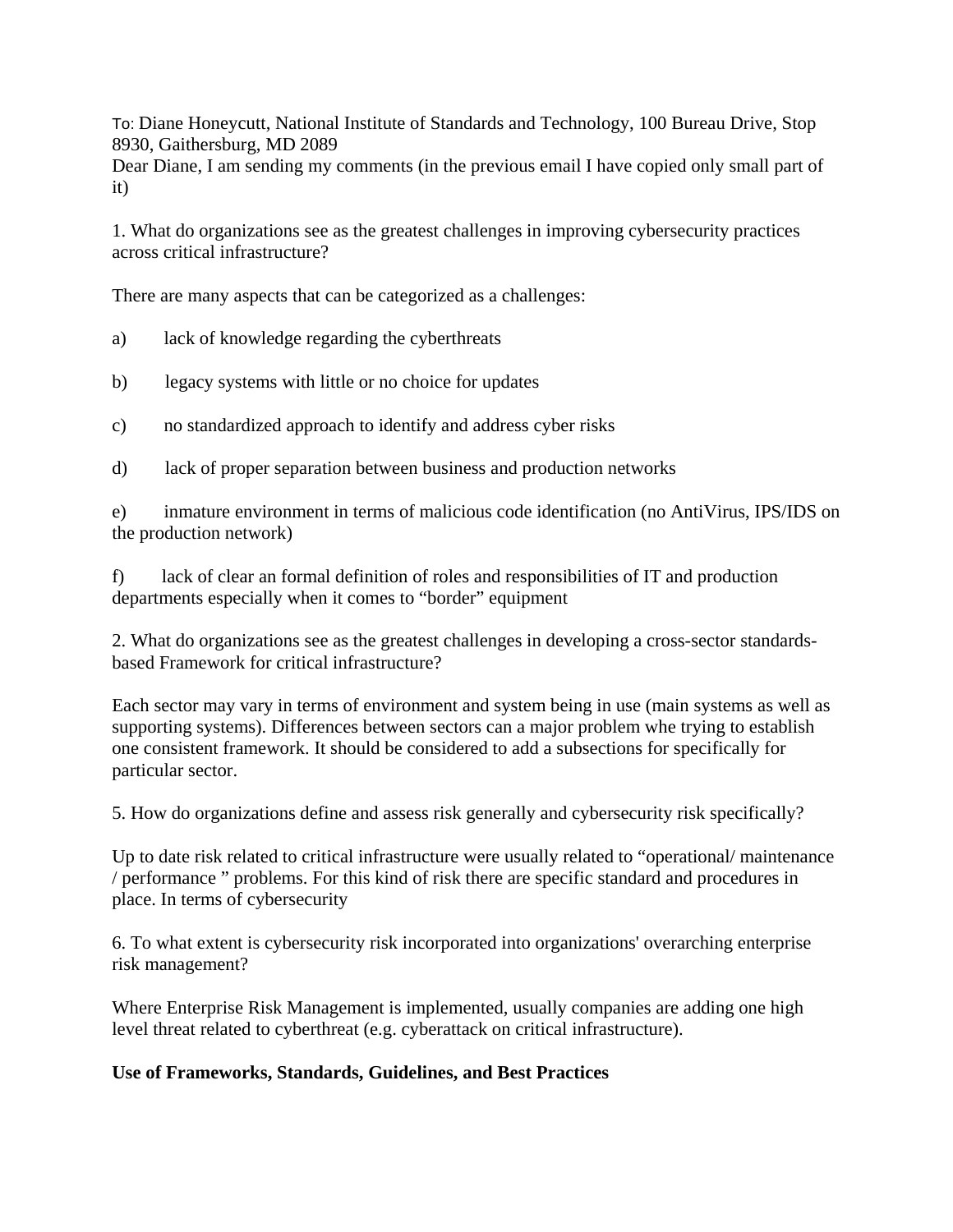1. What additional approaches already exist?

Please find below the list of standards/guidelines that should be taken into consideration:

> Instruments, Systems and Automation Society

> ANSI/ISA-99.00.01-2007, Security for Industrial Automation and Control Systems Part 1: Terminology, Concepts, and Models

> ANSI/ISA-TR99.00.01-2007, Security Technologies for Manufacturing and Control Systems

> ANSI/ISA–99.02.01–2009, Security for Industrial Automation and Control Systems: Establishing an Industrial Automation and Control Systems Security Program

> Draft - ISA-99.03.03 - Security for industrial automation and control systems- System security requirements and security assurance levels

> IEC/PAS 62443-3 – Security for industrial process measurement and control - Network and system security

> North American Electrical Reliability Corporation - Critical Infrastructure Protection

- > NERC-CIP
- > American Petroleum Institute
- > API-1164 pipeline SCADA security
- > API-1165 Recommended Practice for Pipeline SCADA Displays
- > API-1167 Alarm Management
- > American Gas Association
- > AGA-12 SCADA encryption

> International Organization for Standardization / International Electrotechnical Commission

> ISO/IEC 27001 / 27002

The above mentioned list covers many if not all important aspects of security, however there are different in terms of level of details and usually focus on requirements not how to achieve the desired "to be state".